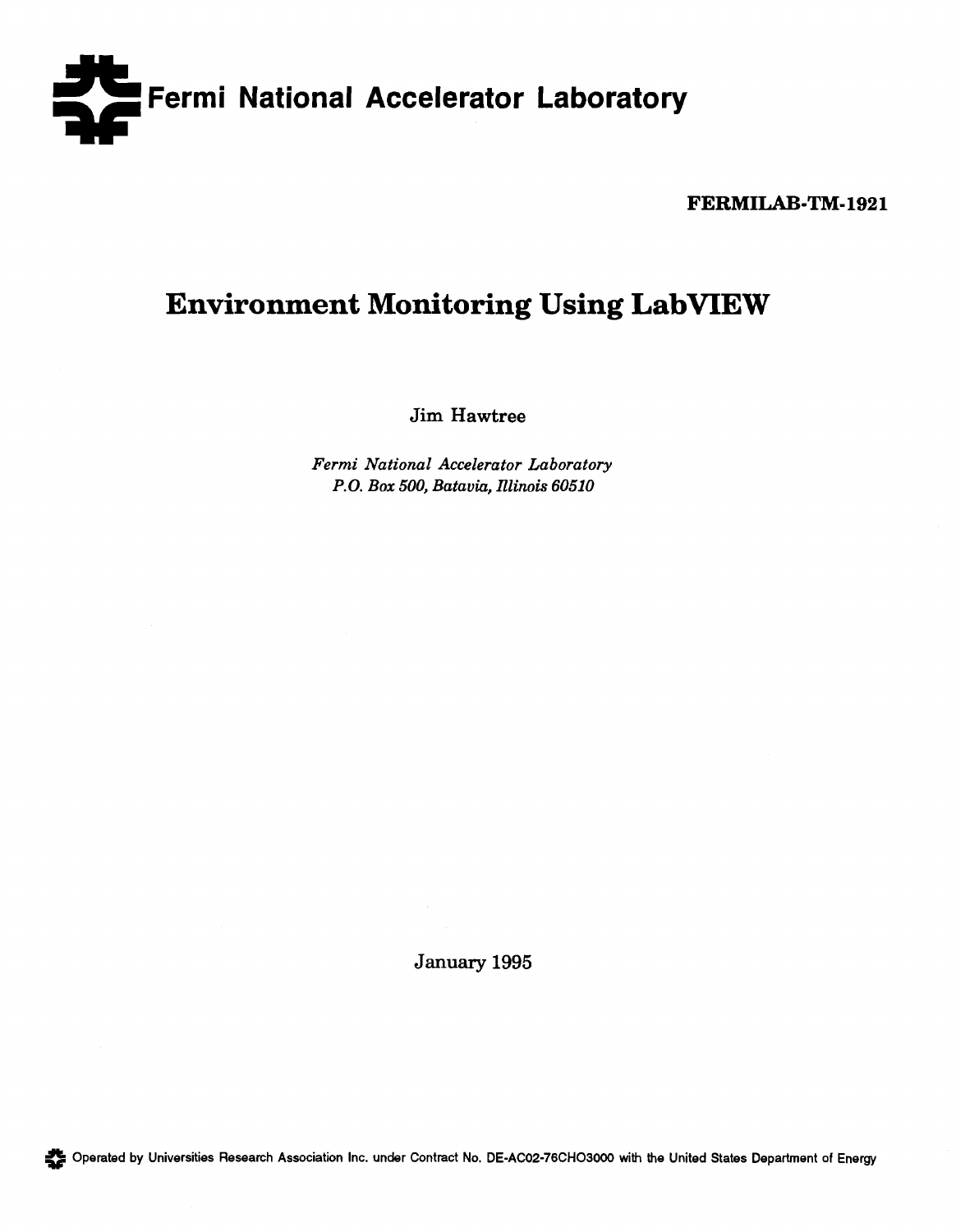### Environment Monitoring Using LabVIEW

Prepared by Jim Hawtree (MS 365; Phone 840-4287; Internet <[raph@fnalv.fnal.gov>\)](mailto:raph@fnalv.fnal.gov) for the Silicon Detector Facility, Research Facilities Department

21 Dec. 1994

Technical Memo

#### *Abstract*

*A* system has been developed for electronically recording and monitoring temperature, humidity, and other environmental variables at the Silicon Detector Facility located in Lab D. The data is collected by LabVIEW software, which runs in the background on an Apple Macintosh. The software is completely portable between Macintosh, MS Windows, and Sun platforms. The hardware includes a Macintosh with 8 MB of RAM; an external ADC-1 analogto-digital converter that uses a serial port; LabVIEW software; temperature sensors; humidity sensors; and other voltage/current sensing devices. ADC values are converted to ASCII strings and entered into files which are read over Ethernet. Advantages include automatic logging, automatic recovery after power interruptions, and the availability of stand-alone applications for other locations with inexpensive software and hardware.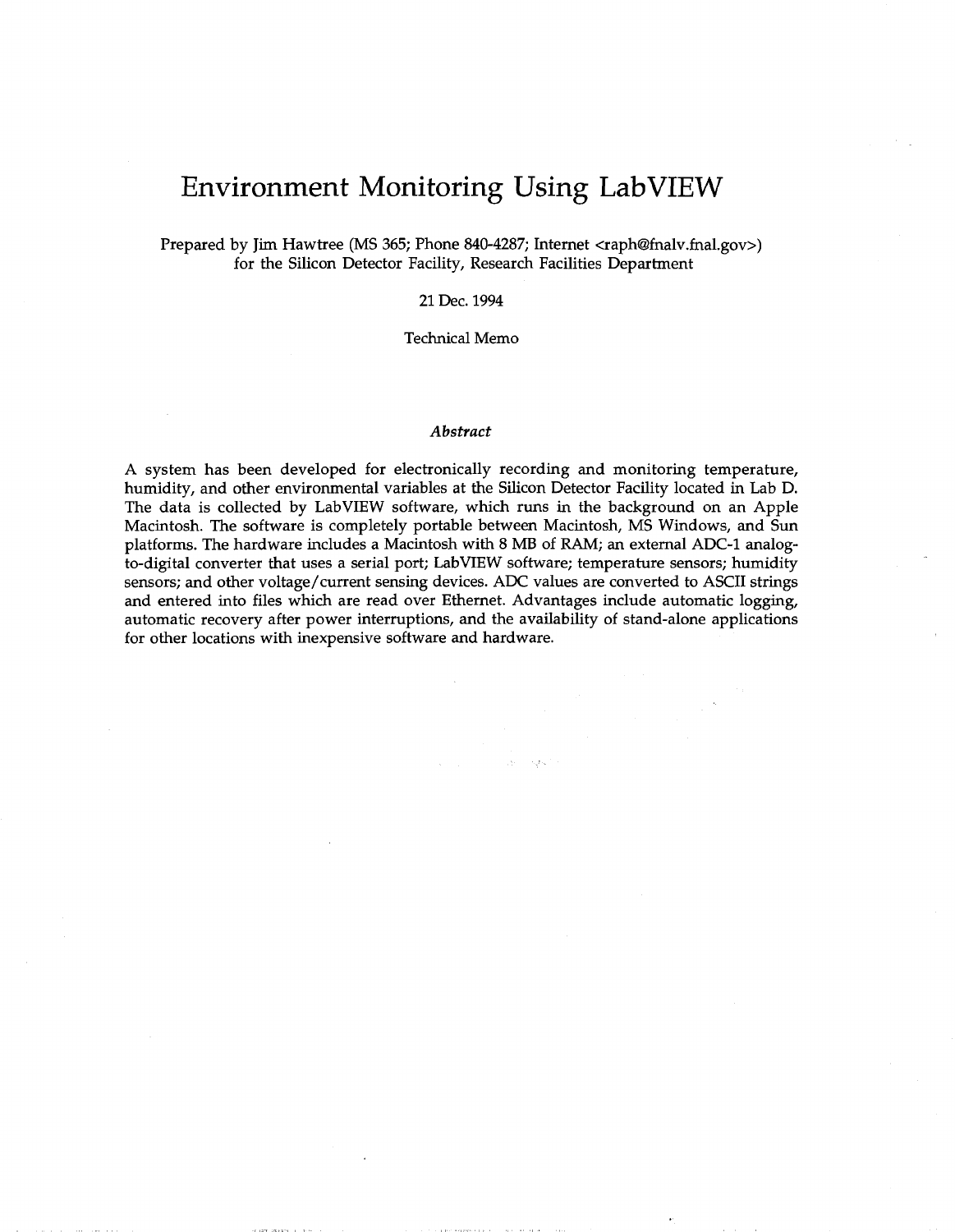#### **The Platform**

A Macintosh SE/30 was chosen because of its low price and small footprint. Many of them are already considered surplus. Their monitors are built-in small black-and-white screens, they have not been manufactured for a few years, and they can only accept one nonstandard expansion board. One advantage of the Mac SE/30 over many other models is that the machine will immediately reboot following a power interruption. When the software is put into the Startup Folder, data logging will resume automatically after an interruption.

Our platform has 40 MB of disk space and uses System 7.0 with 8 MB of RAM. Disk space required for output storage is minimal. With sixteen channels logged every ten minutes, under 5 MB of disk space is used per year. The Lab VIEW software requires at least 4 MB and System 7.0 uses an additional 2 MB. The output files can be viewed over an Ethernet connection or by TCP/IP. The SE/30 is only used for data logging. The files are typically viewed with a Microsoft Excel spreadsheet.

It is also possible to use a Windows system on an IBM compatible as the platform, if 8 MB of RAM is available. The LabVIEW software is completely transparent between Macintosh, Sun, and Windows platforms.

#### **The ADC**

The means of converting analog signals from the monitoring sensors to digital information that can be processed by a digital computer is through an analog to digital converter (ADC).

There are two basic sorts of ADCs: flash converters, which are extremely fast and correspondingly expensive; and slope-conversion converters, which are relatively inexpensive but far slower. Since there is no need for data conversion rates into the hundreds of thousands to millions per second, we have settled on a solution that is both versatile and economical.

Sampling data from sixteen to thirty-two sensors every ten minutes does not require the more powerful internally-mounted boards. The ADC-1 unit from Remote Measuring Systems<sup>1</sup> met our needs well. It is a serial unit, which means that it can be connected to the platform using a serial port. This has two advantages: Firstly, it can be very easily moved from one platform to another, since it does not require that the computer be opened up and a card be plugged into a slot. This was especially fortunate since it was programmed on a Macintosh with one slot configuration, and later installed for use with a Mac SE/30, which has only one non-standard slot, which we use for Ethernet communication. Secondly, we were able to install the ADC-1 close to the sensors. This allowed the computer to be stationed in a more convenient location and saved hundreds of feet of cable. Only one 9600 baud four-conductor cable to the serial port was necessary.

The ADC-1 uses a dual-slope conversion.<sup>2</sup> A capacitor is connected to each input and integrates the voltage for 2048 clock counts. Then it is connected to a internal reference source of the opposite polarity and the number of clock counts is read when the integration capacitor reaches zero; then this value is transmitted by a UART modem chip along the serial line. The ADC-1 has a sensitivity of 0.1 mV, so it therefore reads input voltages from -409.5 mV to +409.5 mV (twelve bits of resolution). The integration time is about 15 ms for each measurement, which provides plenty of bandwidth for measuring a few dozen channels every ten minutes.

Options on the ADC-1 include 32 analog inputs, instrumentation amplifiers with various fixed gains, digital inputs, digital outputs, and X-10 capabilities. The last two of these options enables the unit to act as a controller under software control for various applications.

<sup>&</sup>lt;sup>1</sup>ADC-1 STD serial analog ADC available from Remote Measurement Systems, 2633 Eastlake Ave., Suite 200, Seattle WA 98102 for \$499. Their phone number is 206.328.2255.

<sup>&</sup>lt;sup>2</sup>Remote Measurement Systems, ADC-1 Owner's Manual, V.2.07, Feb. 1993, p. 56, ff.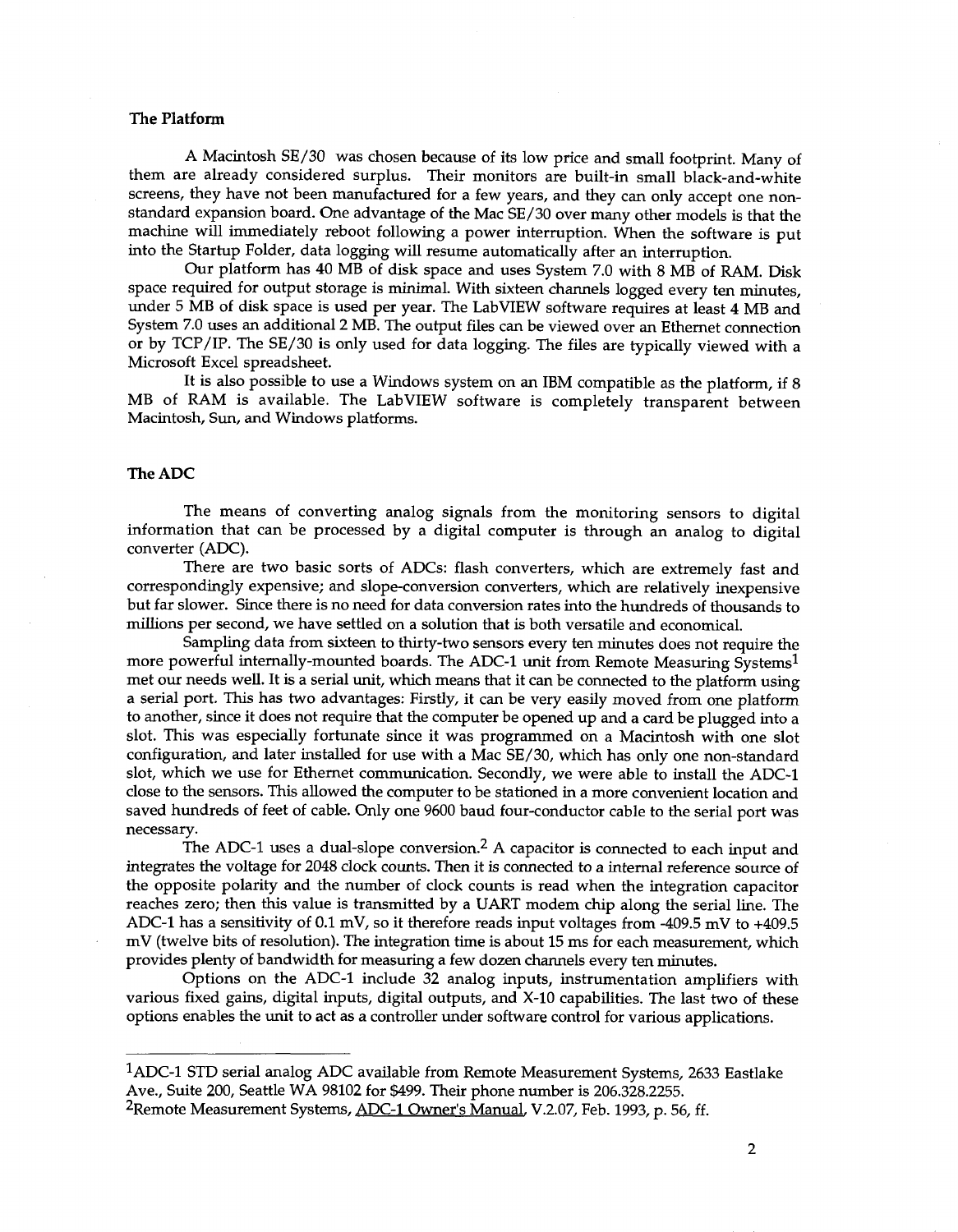#### **Temperature Sensors**

The most common need we had was to measure temperature. This was done with the AD590JH temperature sensor from Analog Devices.<sup>3</sup> It is a small metal "can," similar to a transistor package with three leads. It is a current source with two leads; the third lead is the case ground, and is not used. We soldered the wires from the cable directly to the sensor, used shrink-wrap around the solder joints, and dipped the unit into Plasti-Dip to make a sealed water-proof unit that was reasonably rugged (we have a sensor mounted outdoors). A ceramic package is also available that might be useful for cementing directly to apparatus, rather than measuring air temperature.

Since the AD590JH is designed to produce 1  $\mu$ A per degree Kelvin within its temperature range (or  $1 \mu A$  per degree Celsius), we connected a one kilohm resistor across the ADC-1 input, which allowed one bit to equal one-tenth degree Celsius. The software converts the bits to Fahrenheit. Thus, room temperature produces a voltage drop of about 298 mV at 70°F. This gives about 0.2°F sensitivity. If more sensitivity is desired for some application, the sensor output can be amplified. This limits the range but increases the sensitivity. We found a sensitivity of 0.2°F to be satisfactory for our purposes.

Temperature calibration was done by adding a small offset to the software offset array on the "front panel" of the software monitor display. The offset array is of the form  $a[2]x^2$  + a[1] $x + a$ [0]. Since the temperature sensors were very close to the final value, only a[0] needed to be modified. The conversion formula for Kelvin to Fahrenheit is 1.8\*K - 459.67. The AD590JH is nearly linear, so the a[2] parameter is 0, the a[1] parameter is 1.8, and a[0] is -459.67. (Other sensors may need other parameters; these are added by the user for the appropriate channel.)

It is important to remember that the least significant bit (LSB) is mathematically indistinguishable from noise; so it is important to not make judgments of data on the basis of a single bit, which comes to  $\pm 0.2$ °F. The 100 µf tantalum capacitor lessens the effect of noise, but it is important to ignore fluctuations at this level.

#### **Humidity Sensors**

We also used an RHT-1, a humidity sensor available from Remote Measurement Systems. It is very roughly calibrated when purchased, and has a theoretical sensitivity of about 1% relative humidity (RH) when calibrated. From looking at the data, it was apparent that the sensor approached equilibrium at a rate that decreased exponentially with time. Thus, for a large humidity change, the sensor would respond within seconds, but took upwards of hours to approach equilibrium within one bit resolution, at which time noise would be indistinguishable from any further improvement in accuracy. The sensor works by reaching an equilibrium with the water vapor from the air into a dielectric film, which varies its conductivity. This process is exponential and is strongly affected by temperature.

This sensor is inexpensive (around \$50) but it is very slow to respond. We may replace it in the future with a sensor that responds more rapidly. For instance, the "resistive polymer" humidity sensor used in the CT485RS series of temperature and humidity recorders<sup>4</sup> responds nearly ten times faster than the RHT-1 sensor. Remote Measurement Systems claims that their sensor was calibrated within 25%, but this was far too inaccurate to be trustworthy for most purposes. As a result, we decided to calibrate the sensor.

<sup>3</sup>The AD590JH is available from Newark Electronics for about \$4 each. The metal case version is recommended for greater durability, better availability and lower price. See Appendix II for more details.

<sup>4</sup>White Box, Inc., 2 Riverbend, Riverbend Executive Center, P.O. Box 4508, Stamford, CT 06907.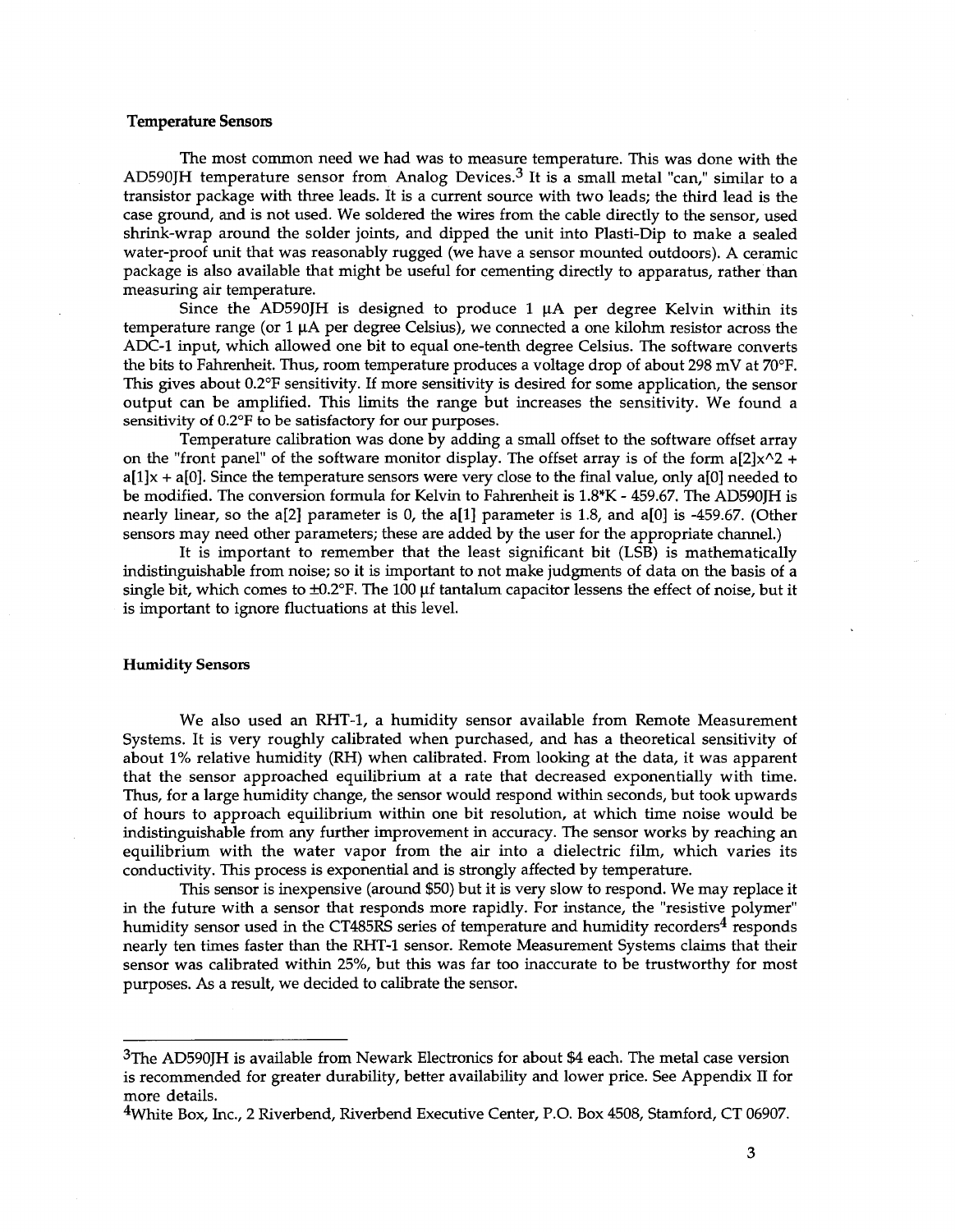We calibrated the sensor by putting it into a small sealed vessel with a pan of salts with a small amount of water. Different salts will reach different RH equilibria.<sup>5</sup> Table 1 gives examples of salts that were used for calibration purposes. We used Ammonium Sulfate and Potassium Acetate for a two-point straight-line fit.

| Salt                | 20°C/68°F |        |  | $25^{\circ}$ C/77 $^{\circ}$ F |  |
|---------------------|-----------|--------|--|--------------------------------|--|
| Ammonium            | Sulfate   | 81% RH |  | 80% RH                         |  |
| Ammonium            | Nitrate   | 65% RH |  | 62% RH                         |  |
| Potassium Carbonate |           | 44% RH |  | 43% RH                         |  |
| Potassium           | Acetate   | 22% RH |  | 22% RH                         |  |

Table 1. Salts used for humidity sensor calibration

Calibration was done overnight, so that the system of water, salts and sensor reached a stable equilibrium. At room temperature (68°F) ammonium sulfate stabilizes at 81% RH, and potassium acetate at 22% RH. If the ambient room RH is between 30 to 70% RH (which is typical), a small amount of water will have to be added to the ammonium sulfate to allow it to reach 81% RH. The potassium acetate, on the other hand, will remove water from the air, bringing down the humidity to 22% RH. These salts should be shielded from normal room humidity prior to use, as they may remove enough water from the air to turn into a pool of salty liquid. This is especially true of the potassium acetate, and the potassium carbonate to a lesser degree. These salts were obtained from the Materials Research Lab, but they can be ordered easily from several sources. Each calibration requires a couple of grams of salt.

Raw voltage readings were taken from each humidity source and converted into RH from the ADC counts. The ADC counts were converted(l count equals .1 mV) to relative humidity by solving two linear equations. For our sensor, 22% RH was about 120 mV, and 80% RH was around 40 mV, although each RHT-1 sensor will vary widely before calibration.

To smooth the input to the ADC-1 a 100  $\mu$ f tantalum capacitor was placed across the resistors for both temperature and humidity sensors. The voltage source for all of the temperature and humidity sensors and for the ADC-1 power was a standard stockroom 1 amp 5 volt DC package supply.

#### **The** Software

We chose LabVIEW because it has a several clear advantages. It has an extremely large library of software drivers that are available. The software is graphical in nature, allowing faster code writing without syntactic errors. Troubleshooting is also extremely easy. Code can be written and debugged significantly faster with this software than with other more traditional languages. (Of course this does not make it necessarily simple; it does however shorten the code development time drastically.) The graphical interface is very well suited for user friendliness and intuitiveness, and can be designed rapidly with sophisticated programming tools. Code written in other languages can be run under LabVIEW with a feature called Code Interface Nodes.

Another advantage is that the software is portable over Macintosh, MS-DOS Windows, and Sun platforms without rewriting. Code can be put into a free-standing

<sup>5</sup> Salts may be ordered from Aesar Corp.of Ward Hills, MA 01835-0747 (Phone 800-322-8247).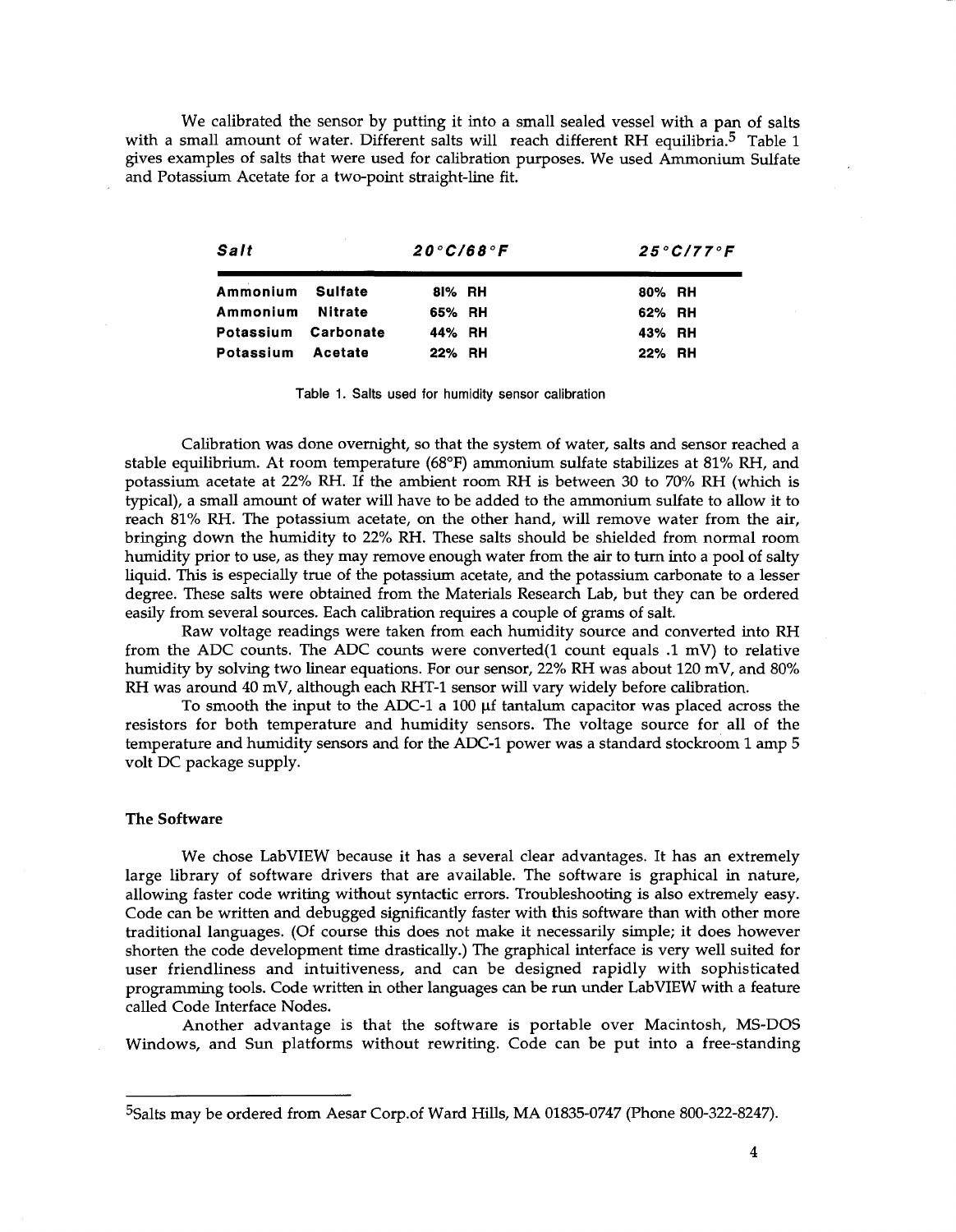application that can be run at other locations without the need to buy a license for another development system at the new location.<sup>6</sup>

The software features a "front panel" that is very intuitive and easy to use. It resembles a virtual hardware front panel, with indicators, controls and switches that are used with the keyboard and mouse. See Appendix III for a view of the front panel.

Lab VIEW requires 4 MB of RAM. However, it runs synchronously in the background, while accepting asynchronous interrupts. This allows other tasks to be run, or data to be examined without interrupting the monitoring program.

#### **Functioning of SiDet Monitoring software version 1.4**

We found that a ten minute sampling rate was appropriate for our needs. However, the interval can be set from six seconds to several hours by changing the front panel control, and several copies of the software can run concurrently with different file name prefixes and different sampling times. Dialog windows at the bottom of the screen allow the user to type in headers as desired, which go at the top of each day's log. The file is closed at the end of each data acquisition, and when another data acquisition takes place, the software looks for a file with the specified name, opens it, and appends the latest sensor data.

The file specification is the date, with the day of the month given first; then the first three letters of the month name; and then the year. The user can specify a prefix to the file, so that separate files with different sampling rates can be recorded independently. This is useful when new sensors are being calibrated and for troubleshooting.

The file prints the current date and time of the first acquisition on the third line. The first and second lines are available for users to add comments, which can be entered in the dialog input boxes. The fourth and fifth lines are intended for header information for the columns. The data begin on the sixth line. The first entry is the current time in hours and minutes. The second through seventeenth column is where the ADC-1 records each scaled analog input.

At the start of each day a new file is created as a text file Excel spreadsheet, and the first five lines are written to a file with the unique filename containing the user-defined prefix and the date. The time and date for each acquisition is recorded, appended on the following line. Files are generic ASCII text files that are tab-delineated spreadsheets, which can be read from any graphical, spreadsheet or word-processor application. Since the Mac SE/30 is networked over Ethernet, data files are easily read from remote locations at the Lab.

On the front panel display, shown in Appendix III, there is a Stop button that will halt execution after the next acquisition. The chart allows display of the last 144 data points of the channel selected under the chart. The axes are auto-scaled, and the last value read is displayed in the digital display below the chart. The user can specify the filename prefix by typing into the "Output file prefix" control box. For calibration, the calibration array control can add parameters of the form  $ax^2 + bx + c = y$ , where y equals the desired scaled value, and x equals the raw signal read from the ADC. By taking three accurate measurements or more, the parameters a, b and **c** can be determined. If only two data points are available, a straight line fit can be used.

<sup>&</sup>lt;sup>6</sup>A LabVIEW "Full Development" package costs \$1995, and can be used to develop and run programs on a single platform. For an additional \$995 the "Application Builder" software enables the Full Development package convert those programs into platform-independent stand-alone applications, and includes a license for distribution of up to fifty copies.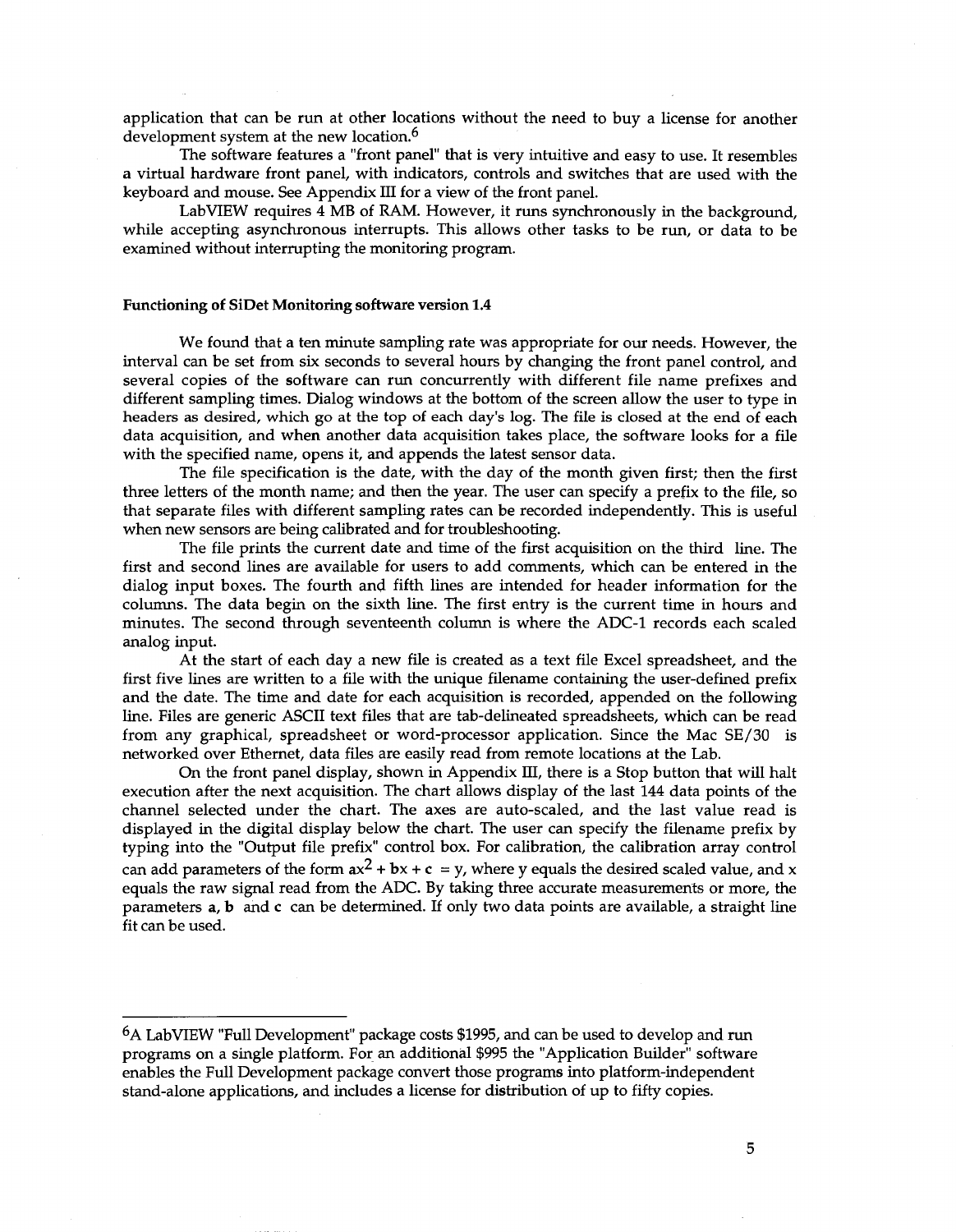#### Further developments

The software was originally designed for 16 analog channels. This is being expanded to 32 channels. A multiplexer is being developed for this Environment Monitoring System to allow several ADC-1 units to be read and logged.

It is also possible to send commands to the ADC-1 to control processes, perhaps at the command of the user by clicking a virtual button on the software display; or in response to some data condition *(e.g.* turning on an alarm if a temperature goes above a setpoint). This has been implemented at Lab D.

Presently one channel may be displayed on the screen in an auto-scaling strip chart. The user may select which channel is being monitored, and the latest value is also displayed in a digital indicator. It is possible to display multiple channels with a minor software rewrite.

A wide variety of sensors can be added to the ADC-1, as long as input voltages remain within range. We are adding particulate counts to it in the near future. It can also be used for strain gages, thermocouples, anemometers, etc. with appropriate input conditioning.

More elaborate sensors, such as the Met One Laser Particulate Counter,<sup>7</sup> require more elaborate software to be read and logged by the software. This hardware communicates by means of a serial line, and has to be interfaced with a driver for the device and a multiplexer for accepting both the ADC-1 and Met One Laser Particle Detector serial lines. Due to the variety of command languages for various serial devices by divers manufacturers, these additional drivers can be non-trivial additions. Devices with simple current or voltage outputs, however, are trivial additions. As the activity at Lab D increases, further additions to the system will be added.

<sup>7</sup>Met One, Inc., Grants pass, OR 97526. We are planning on adding output from this device soon.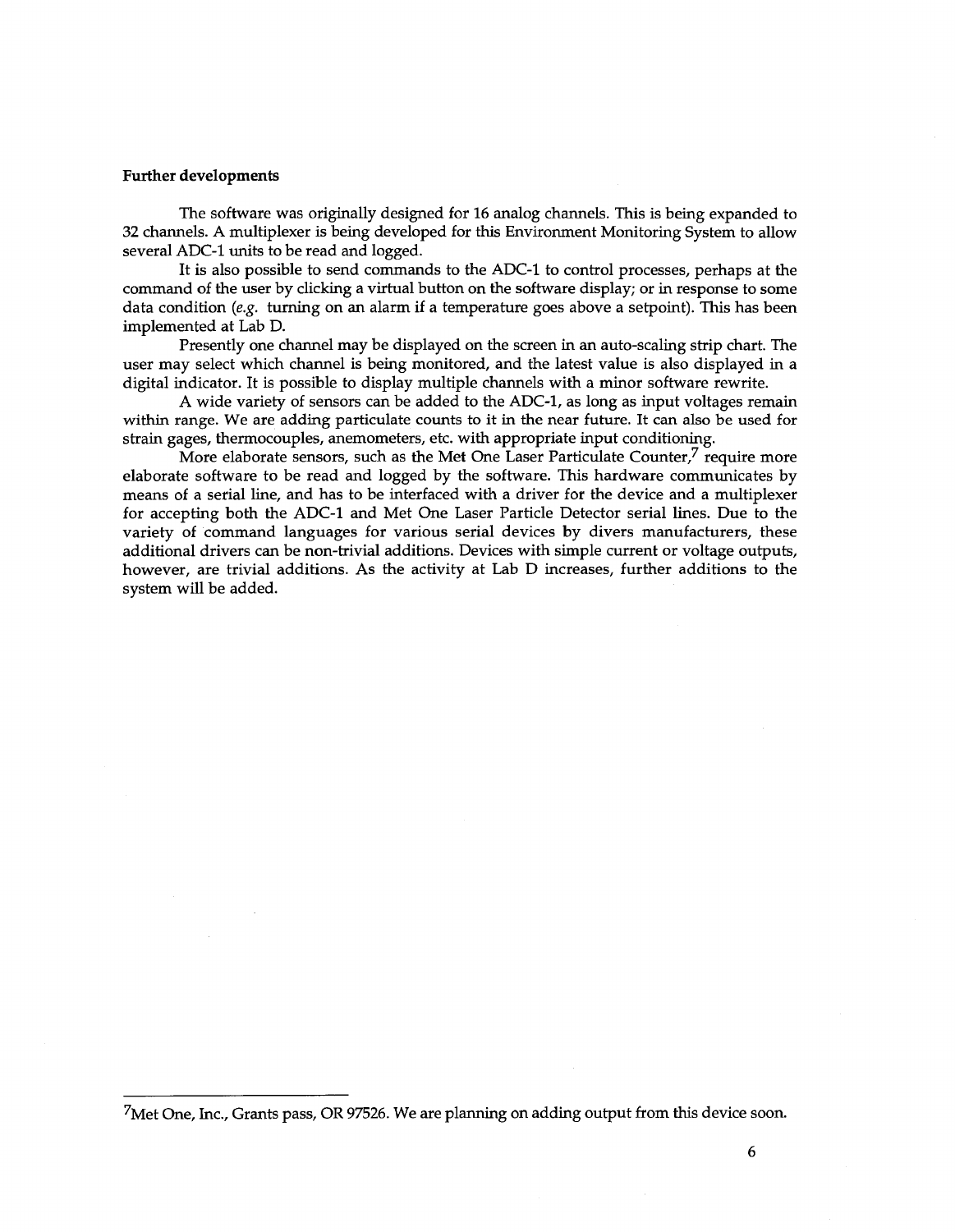# **Appendix I**

ADC-l Technical Specifications, from ADC-1 Owner's Manual

### **16 Analog-to-Digital Inputs**

- Integrating dual slope A/D with conversion at 20 to 140 Hz.
- 12 bit (plus sign) A/D provides resolution of one part in 8192 (0.1 mV sensitivity).
- Accuracy to +1/2 LSB.
- Input Range: modifiable from 0.4 V to +4.0 V.
- Maximum Input Voltage 5 V.
- All 16 inputs differential.
- Temperature coefficient of 40 ppm/°C.
- Common Mode Rejection Ratio 50 µV/V.
- Input impedance 10 Meg Q. 110 dB noise rejection at 60 Hz.
- Optional instrumentation amplifier allows 2 micro volt sensitivity for one bank or two banks of inputs each.
- 4 Digital Inputs
- Modes: toggled or latched.
- Maximum sample rate @ 9600 baud is 400 Hz.
- Functions for both normally open and normally closed circuits.

6 Direct Wire Controlled Outputs

- Latched TTL drivers with maximum current of 200 mA at 5 VDC.
- Maximum Voltage: 5.6 V.
- Maximum control rate @ 9600 baud is 400 Hz.

AC Line Carrier Remote Device Control (X-10 compatible)

- Sends signals over normal household/office AC wiring to control 32 independent devices using BSR, X-10 Leviton, Sears or Radio Shack remote control modules.
- 8 House codes are switch selectable to reach 256 possible units.
- Signal frequency 120 kHz, 1 ms pulse duration, 8 V amplitude.
- Code Transmission Time: 0.4 sec/message.
- Transmitter and AC line connection in separate optically isolated enclosure minimizes 60 Hz noise.

(Note: additional options such as 32 single-ended inputs, and additional controlled outputs can be added for about \$250)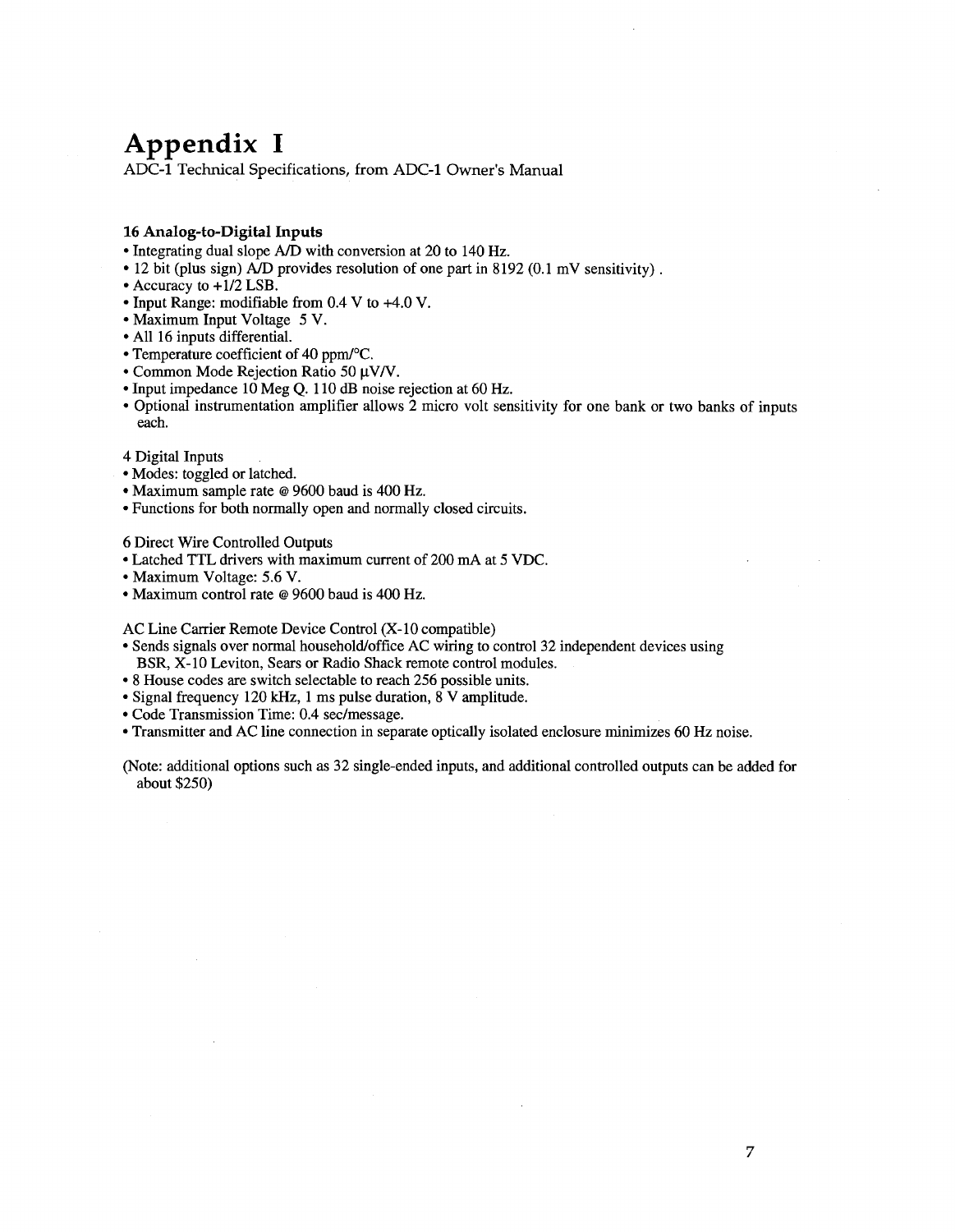### **Appendix II**

(AD590 information from Analog Devices Linear Products Databook)

#### **AD590 FEATURES**

Linear Current Output: 1 µA/K Wide Range: -55°C to +150°C Probe Compatible Ceramic Sensor Package Two-Terminal Device: Voltage In/Current Out Laser Trimmed to ±0.5°C Calibration Accuracy (AD590M) Excellent Linearity: +0.3°C Over Full Range (AD590M) Wide Power Supply Range: +4 V to +30 V Sensor Isolation from Case Low Cost

#### **PRODUCT DESCRIPTION**

The AD590 is a two-terminal integrated circuit temperature transducer which produces an output current proportional to absolute temperature. For supply voltages between +4 V and  $+30$  V the device acts as a high impedance, constant current regulator passing 1  $\mu$ /K. Laser trimming of the chip's thin film resistors is used to calibrate the device to 298.211 A output at 298.2°K (+25 C).

The AD590 should be used in any temperature sensing application below +150 C in which conventional electrical temperature sensors are currently employed. The inherent low cost of a monolithic integrated circuit combined with the elimination of support circuitry makes the AD590 an attractive alternative for many temperature measurement situations. Linearization circuitry, precision voltage amplifiers, resistance measuring circuitry and cold junction compensation are not needed in applying the AD590.

In addition to temperature measurement, applications include temperature compensation or correction of discrete components, biasing proportional to absolute temperature, flow rate measurement, level detection of fluids and anemometry. The AD590 is available in chip form making it suitable for hybrid circuits and fast temperature measurements in protected environments.

The AD590 is particularly useful in remote sensing applications. The device is insensitive to voltage drops over long lines due to its high impedance current output. Any wellinsulated twisted pair is sufficient for operation hundreds of feet from the receiving circuitry. The output characteristics also make the AD590 easy to multiplex the current can be switched by a CMOS multiplexer or the supply voltage can be switched by a logic gate output.

Covered by Patent No. 4,123,698.

#### **PRODUCT HIGHLIGHTS**

1. The AD590 is a calibrated two terminal temperature sensor, requiring only a dc voltage supply (+4 V to +30 V). Costly transmitters, filters, lead wire compensation and linearization circuits are all unnecessary in applying the device.

2. State-of-the-art laser trimming at the wafer level in conjunction with extensive final testing insures that AD590 units are easily interchangeable.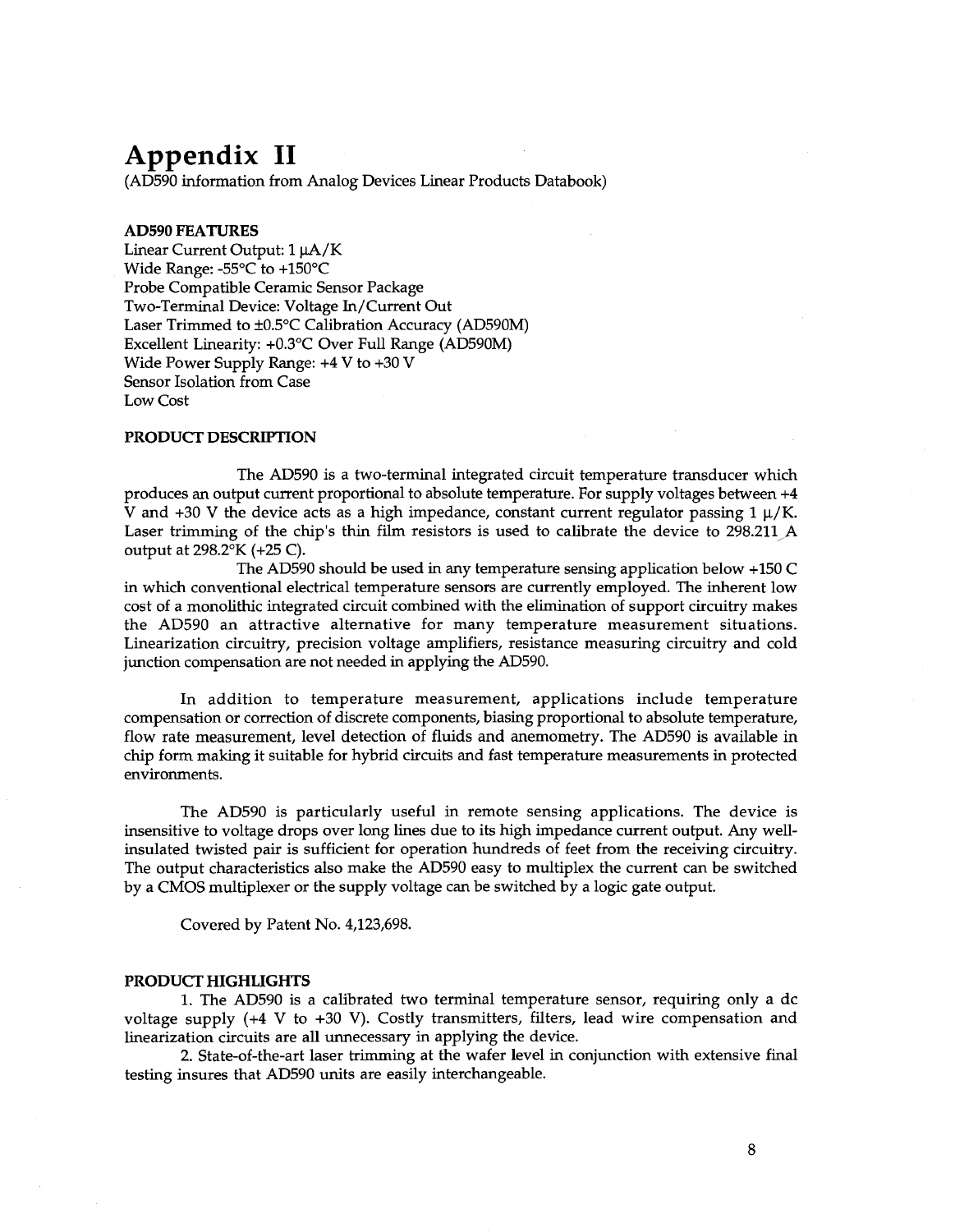3. Superior interference rejection results from the output being a current rather than a voltage. In addition, power requirements are low (1.5 mW (@ 5 V  $\overset{\sim}{\varnothing}$  +25°C). These features make the AD590 easy to apply as a remote sensor.

4. The high output impedance ( $>10$  M $\Omega$ ) provides excellent rejection of supply voltage drift and ripple. Changing the power supply from 5 V to 10 V results in only a 1  $\mu$ A maximum current change, or 1 C equivalent error.

The AD590 is electrically durable: it will withstand a forward voltage up to 44 V and a reverse voltage of 20 V. Hence, supply irregularities or pin reversal will not damage the device.

9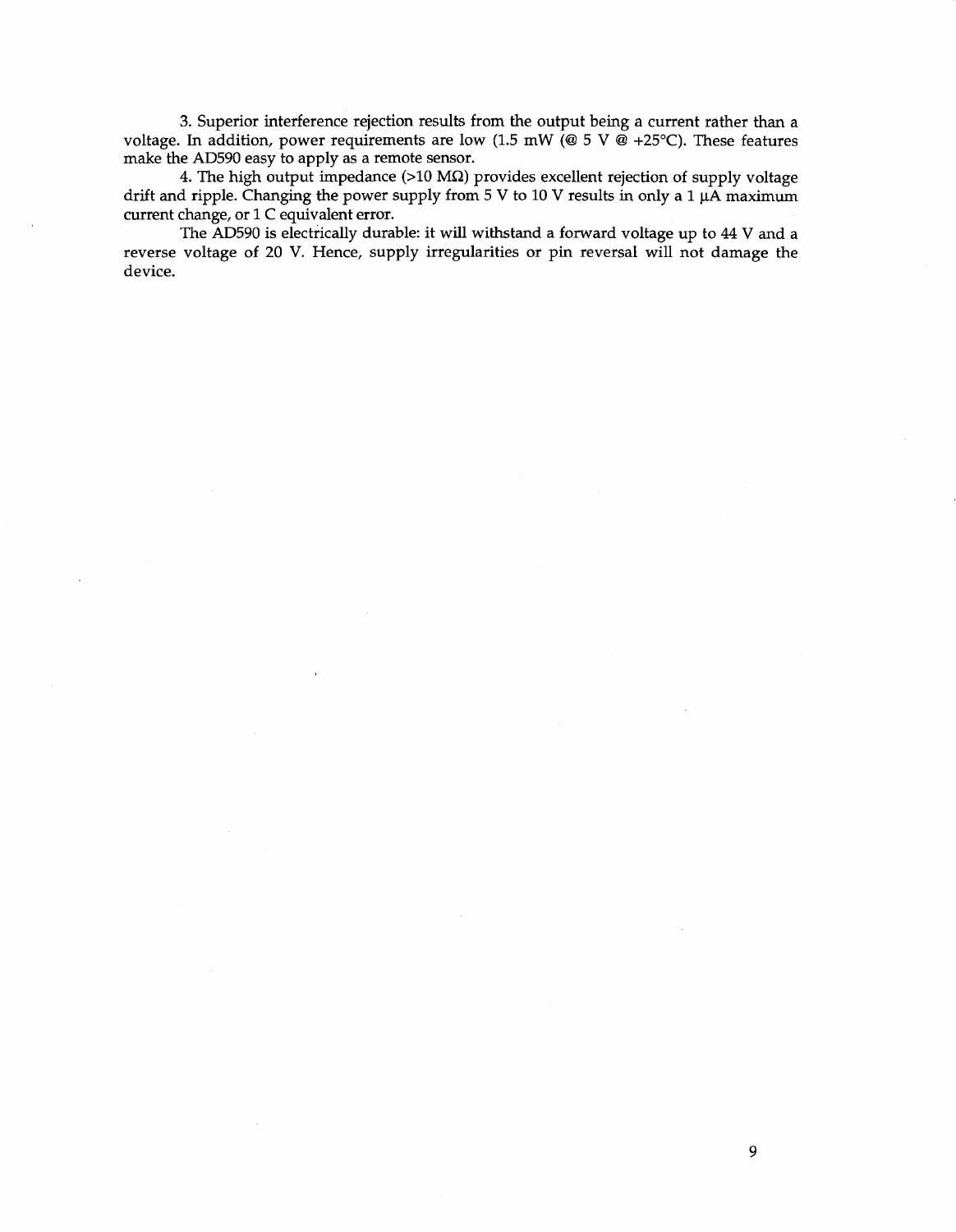# **Appendix III**

Example of software "front panel" as it appears on computer terminal: